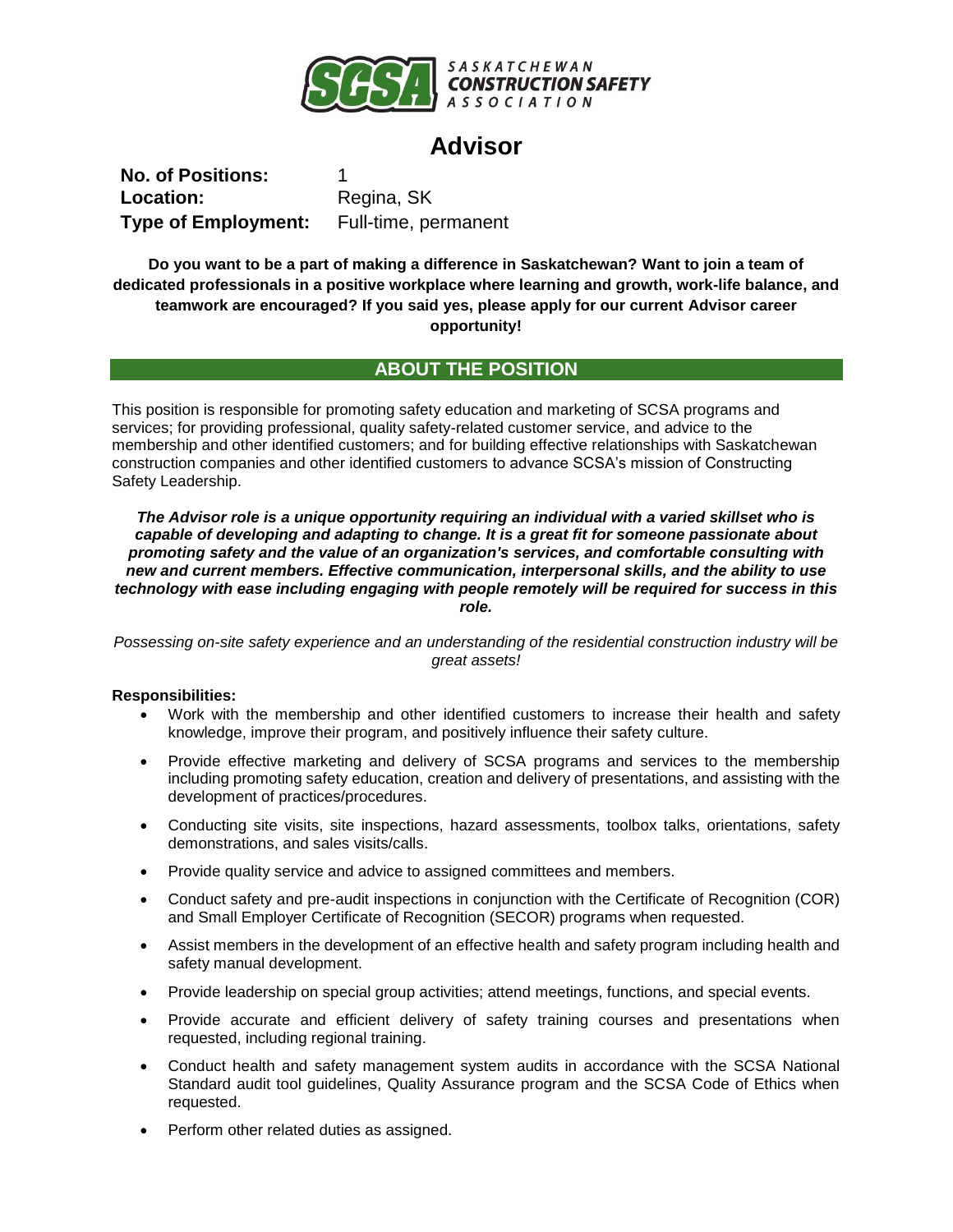#### **Knowledge:**

- Consulting/Professional services
- Health and safety management systems
- Relationship-based sales techniques
- Knowledge of the residential building construction industry, occupational health and safety legislation, and Workers' Compensation Board policy
- Computer literacy (Microsoft Office Suite, video conferencing applications)

### **Required Competencies:**

- Effective customer service skills.
- The ability to research, evaluate and develop solutions to customer service needs.
- Demonstrated communication, public speaking, and presentation skills.
- Strong interpersonal, networking, and relationship-building skills.
- Ability to work under pressure and cope with challenging situations.
- Excellent planning and organizational skills including the ability to prioritize and effectively manage time.
- Ability to work well independently, within a team environment.
- Ability to persuade and influence others would be an asset.

## **Required Education/Certifications & Experience:**

Post-secondary education or certification related to occupational health and safety management, business, marketing, or related field.

Three years of field occupational health and safety experience.

Experience working in a consulting and/or professional services environment is considered a strong asset.

A suitable combination of education, training, and experience will be considered.

#### *The following qualifications would be considered assets in this role.*

National Construction Safety Officer (NCSO) designation or National Health and Safety Administrator.

Experience working in the construction industry.

Experience in training adults.

#### **Conditions of Employment:**

- This position will require travel within the province.
- The successful candidate will be required to provide proof of a valid driver's license and provide a driver's abstract.
- An acceptable criminal record check is a condition of employment.